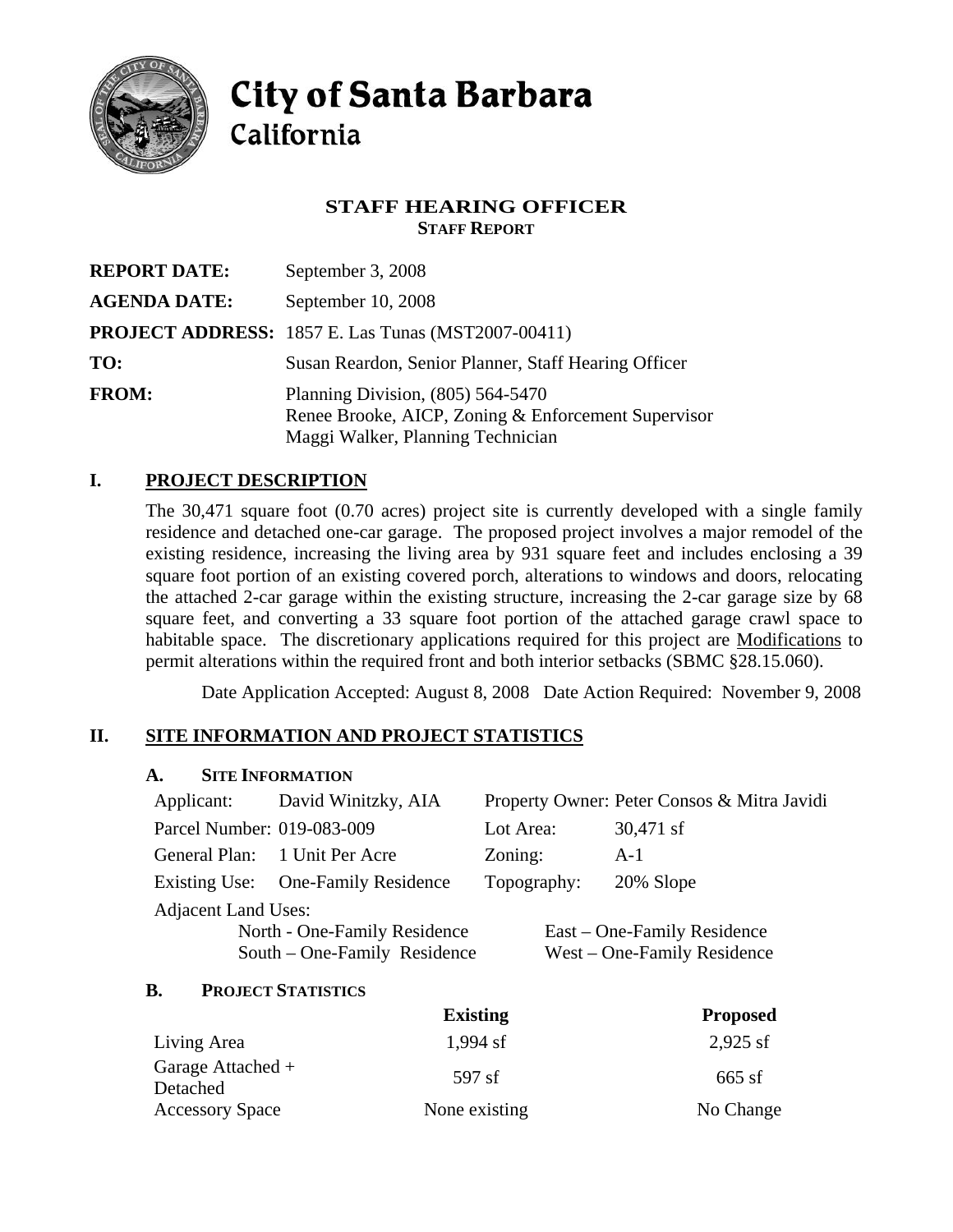STAFF HEARING OFFICER STAFF REPORT 1857 E. LAS TUNAS (MST2007-00411) SEPTEMBER 3, 2008 PAGE 2

### **III. LOT AREA COVERAGE**

| Lot Area:  | 30,471 sf        |
|------------|------------------|
| Building:  | 2,449 sf; 8 %    |
| Hardscape: | 8,337 sf; 27.4%  |
| Landscape: | 19,685 sf; 64.6% |

#### **III. DISCUSSION**

This project has been reviewed by the Single Family Design Board (SFDB) and received positive comments. The project received Final Approval by the SFDB on September 24, 2007; however, the applicant was not aware at that time that Modifications were required. The residence was built in 1923 and the detached garage was built in 1937. The residence is nonconforming to the site's front and interior setbacks. The detached garage is non-conforming to the interior setback. A Historic Resources report was reviewed and approved by the Historic Landmarks Commission on September 5, 2007. The report determined that the buildings had been altered significantly over the years and were not a significant resource.

The proposed project includes a major remodel and upgrades to the existing residence, bringing the design more into conformance with the original architecture. The portion of the project requiring Modifications will not increase the building's footprint and includes enclosing 39 square feet of an existing covered porch in the front setback to provide an entry way into the residence and converting 33 square feet of the existing garage crawl space within the interior setback into habitable space with additional window openings. The enclosure of a portion of the porch faces a large open courtyard and is screened from the street with an existing gate.

Window changes along the west elevation, located within the interior setback, reduce the number of openings on the upper level by two and include two new ground level windows for the new habitable space. The increased intensity of use within the setback is not expected to impact adjacent residential uses due to the reduction of the total number and size of openings on this elevation and the distance between the new habitable space and the nearest neighboring residence. Staff's position is that the increase of habitable space within the existing setbacks has sufficient buffer between residential structures and staff can support the Modification request due to the site constraints and for the aesthetic benefits that will result.

Staff has some concern regarding the floor plan for the remodel of the lower level that includes a bedroom, family room with exterior access, full bath and laundry room. As such, we recommend a condition of approval requiring recordation of a Zoning Compliance Declaration stating that the residence shall be used as only one dwelling unit.

Landscaping adjacent to the driveway approach exceeds the 3 ½ foot height requirement; the hedges would need to be removed and any replacement landscaping would need to be of species that do not grow higher than  $3\frac{1}{2}$  feet in height. Trees adjacent to the driveway and the street will need to be pruned up to remove any visual barrier, as required by the Zoning Ordinance.